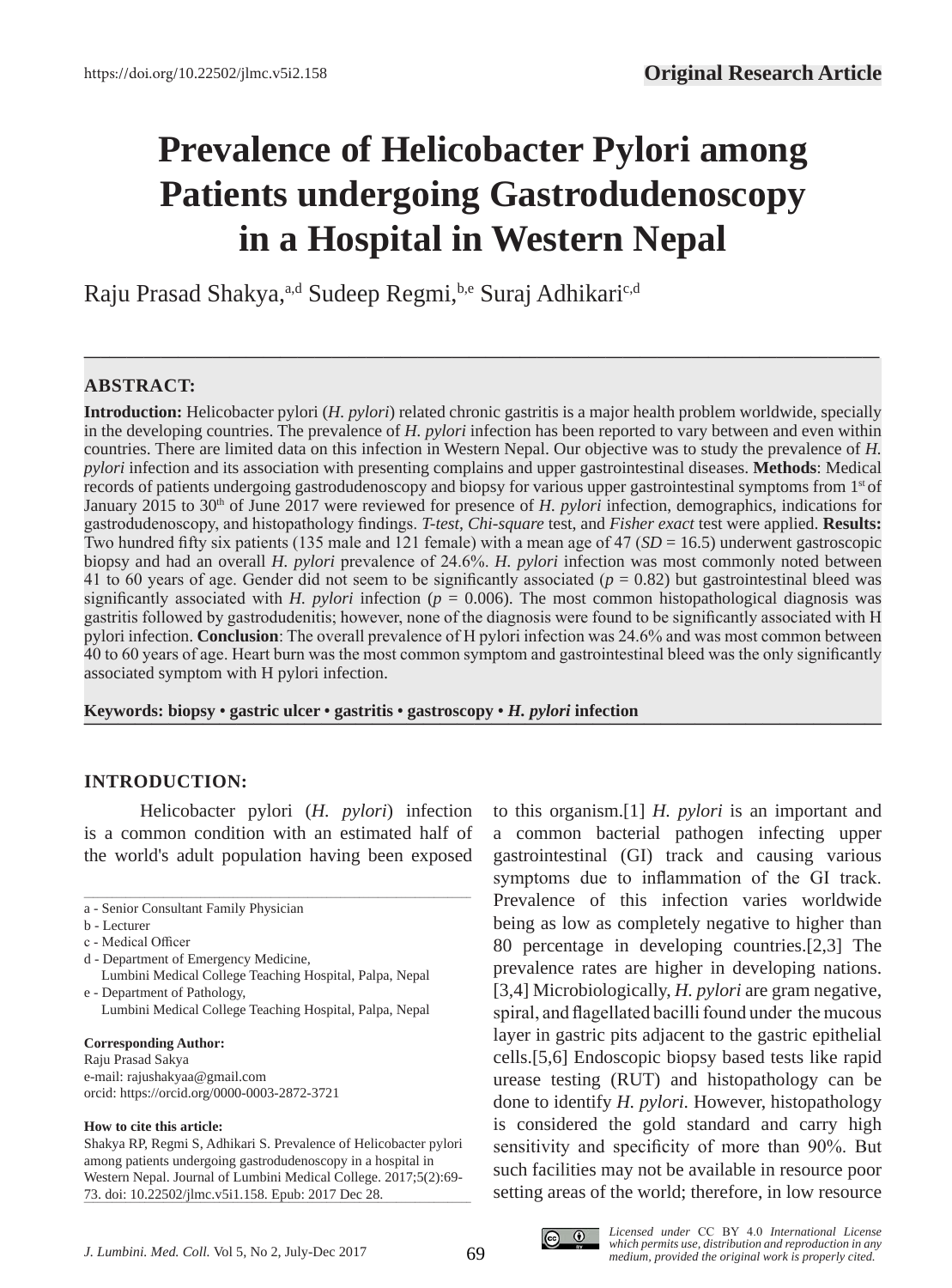communities with high *H. pylori* prevalence, empirical treatment could be more practical then diagnostic tests.[7,8] Non-invasive tests such as urea breath test, serological immunoglobulin G, A, and M serology, stool antigen test, and saliva antibody test are not easily available in our country.

There are many studies on this topic but there are limited information about the prevalence of *H. pylori* in Western Nepal. The present study evaluates the prevalence of *H. pylori* infection among patients undergoing gastrodudenoscopy for various upper GI symptoms.

#### **METHODS:**

This observational, cross-sectional, and analytical study was carried out at Endoscopic unit and Department of Pathology of Lumbini Medical College Teaching Hospital (LMCTH). Ethical clearance was obtained from Institutional Review Committee (IRC) of the institute. Secondary data were collected from 1<sup>st</sup> of August 2017 to 31<sup>st</sup> of October 2017. Data were collected retrospectively from the medical records of all patients who underwent gastrodudenoscopy from 1<sup>st</sup> of January 2015 to 30th of June 2017.

#### **Inclusion criteria:**

All patients who underwent gastrodudenoscopy for various upper GI symptoms and had histopathological examination of antral gastric mucosa were included in the study. GI symptoms for which gastrodudenoscopy was done included dyspepsia, dysphagia, heart burn, recurrent vomiting, GI bleeding, weight loss, and poor appetite.

#### **Exclusion criteria:**

Cases with incomplete data or in whom tissue was inadequate for histopathological opinion were excluded from the study. Cases taking proton pump inhibitor or who just completed anti-*H. pylori*  treatment were also excluded.

# **Procedure of gastrodudenoscopy and histopathology:**

Gastrodudenoscopy was performed as an outdoor clinic procedure using Fujinon<sup>TM</sup> 201H (2vA323) or 2500 (2V5640575) forward-viewing Esophagogastro-duodenoscope. Gastric antral mucosal biopsy was taken for histopathological examination and sent to the Department of Pathology of the hospital

in 10% formalin solution. Four micro thick paraffin sections were stained for *H. pylori* detection. Slides were stain with hematoxylin and eosin. Giemsa stain was also used for better yield. All the slides were examined by consultant pathologist. Diagnosis of *H. pylori* was made in presence of *H. pylori* organism in the histopathological slides (Fig 1). Absence of *H. pylori* in the slides ruled out *H. pylori* infection.



*Fig* 1*: Giemsa stain section showing H. pylori (black arrow) in clumps (1000x )*

Base line data were obtained and the demographics, indications, and histopathological findings were recorded. Data were entered in Microsoft Excel™. Data analysis was carried out using statistical package for social sciences, version 21 (SPSS™ Inc. Chicago, IL, USA). Descriptive results were presented as mean, standard deviation, frequency, and percentage. Association between categorical independent variables and outcome variable was analyzed using *Pearson Chi-square*  test or *Fisher exact* test. *T-test* was done to compare mean of two groups. *P* value of less than 0.05 was deemed statistically significant.

# **RESULTS:**

There were 256 patients who fulfilled inclusion/exclusion criteria. Among them, *H. pylori*  infection was present in 63 (24.6%) cases. Thus, the prevalence of *H. pylori* infection among patients undergoing gastroscopic biopsy was 24.6%. There were 34 (54%,  $N = 63$ ) males and 29 (46%) females with *H. pylori* infection. There was no statistically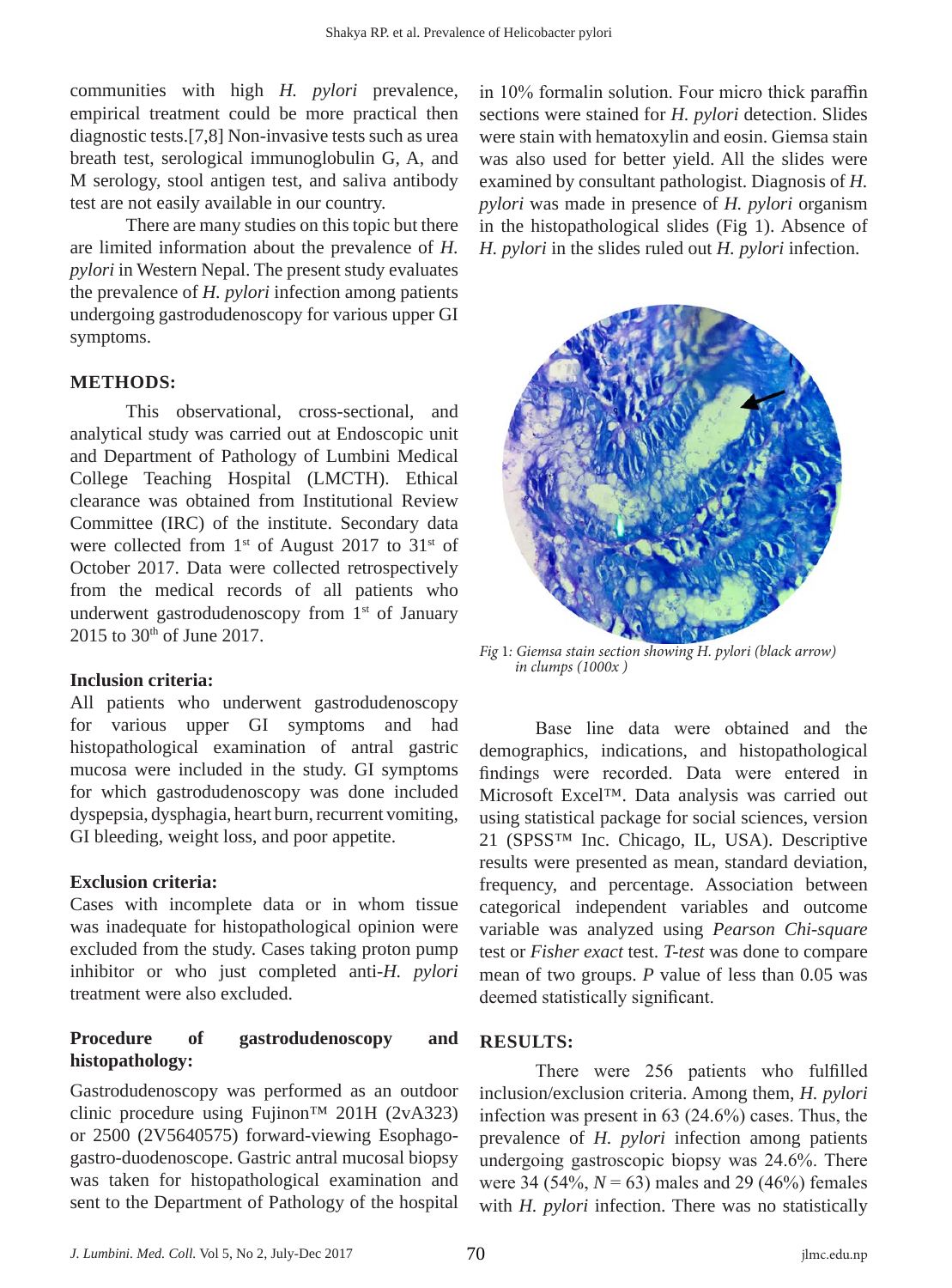significant association ( $p = 0.82$ ) between gender and presence of *H. pylori* infection as shown in Table 1.

*Table* 1*: Association between gender and presence of H. pylori infection (N = 256)*

|                   |               |              | H. pylori infection |  |
|-------------------|---------------|--------------|---------------------|--|
|                   |               | Present      | Absent              |  |
| <b>Gender</b>     | Male          | $34(25.2\%)$ | $101(74.8\%)$       |  |
|                   | Female        | 29(24%)      | 92(76%)             |  |
| $\Omega$ $\Omega$ | $\cap$ $\cap$ |              |                     |  |

*X2 = 0.05, p = 0.82*

The age range of patients undergoing gastrodudenoscopy was from 15 to 88 years (*median* = 47) while the mean age was 47.07 years (*SD*   $=16.5$ ) indicating a symmetric distribution of age of the patients. Mean age of *H. pylori* infected male was 52.5 years  $(SD = 14.5)$  and that of female was 48.3 years ( $SD = 16.5$ ). This difference of age among gender was not statistically significant (*t* = 1.07, *df*   $= 61$ ,  $p = 0.29$ ). Thus, the age of male and female patients infected with *H. pylori* was comparable between groups.

Frequency of *H. pylori* infected cases according to age is shown in Fig 2. It demonstrates that the infection is common between 40 to 60 years of age.



*Fig* 2*: Frequency curve of H. pylori infected patients for age*

Relationship between various symptoms and presence of *H. pylori* infection is presented in Table 2. Heart-burn was the commonest  $(n = 120, 46.9\%)$ complain followed by dyspepsia  $(n = 61, 23.8\%)$ . Among various symptoms, GI bleed was only found to be significantly associated with *H. pylori* infection  $(p = 0.006)$ .

Most common histopathological diagnosis were gastritis  $(n = 158, 61.7%)$  followed by gastrodudenitis ( $n = 50$ , 19.5%). Frequency of other histopathological diagnosis and their association with *H. pylori* infection is presented in Table 3. None of the diagnosis were found to be significantly associated with *H. pylori* infection.

| Table 2: Association between H. pylori infection and various |  |  |
|--------------------------------------------------------------|--|--|
| <i>clinical symptoms</i> $(N = 256)$                         |  |  |

|                          | H. pylori |                       |                       |              |
|--------------------------|-----------|-----------------------|-----------------------|--------------|
| <b>Clinical Symptoms</b> |           | Positive<br>$n\ (\%)$ | Negative<br>$n\ (\%)$ | <b>Stats</b> |
|                          | present   | 11(18)                | 50 (82)               | $X^2 = 1.9$  |
| Dyspepsia                | absent    | 52(26.7)              | 143 (73.3)            | $p = 0.17$   |
|                          | present   | $\Omega$              | 8(100)                |              |
| Dysphagia                | absent    | 63 (25.4)             | 185 (74.6)            | $p = 0.2*$   |
|                          | present   | 28(23.3)              | 92 (76)               | $X^2 = 0.2$  |
| Heart burn               | absent    | 35(25.7)              | 101(74.3)             | $p = 0.66$   |
|                          | present   | 16(30.2)              | 37(69.8)              | $X^2 = 1.1$  |
| Vomiting                 | absent    | 47 (23.2)             | 156 (76.8)            | $p = 0.29$   |
| Gastro Intestinal        | present   | 7(63.6)               | 4(36.4)               | $p =$        |
| Bleeding                 | absent    | 56(22.9)              | 189 (77)              | $0.006*$     |
| Loss of Appetite/        | present   | 1(33.3)               | 2(66.7)               |              |
| Wt loss                  | absent    | 62(24.5)              | 191 (75.5)            | $p = 0.57*$  |

\* - *Fisher Exact; Stats - statistics*

*Table 3: Association between histopathological diagnosis and H. pylori infection (N=256)*

| <b>Histopathological</b><br><b>Findings</b> |         | H. pylori             |                            |              |
|---------------------------------------------|---------|-----------------------|----------------------------|--------------|
|                                             |         | positive<br>$n\ (\%)$ | negative<br>$n(^{0}/_{0})$ | <b>Stats</b> |
| Gastritis                                   | present | 38(24.1)              | 120 (75.9)                 | $X^2=0.07$   |
|                                             | absent  | 25(25.5)              | 73 (74.5)                  | $p=0.79$     |
|                                             | present | 3(33.3)               | 6(66.7)                    | $p=0.69*$    |
| Esophagitis                                 | absent  | 60 (24.3)             | 187 (75.7)                 |              |
| <b>Duodenitis</b>                           | present | 5(29.4)               | 12(70.6)                   | $p=0.57*$    |
|                                             | absent  | 58 (24.3)             | 181 (75.5)                 |              |
| Duodenal ulcer                              | present | 2(66.7)               | 1(33.3)                    | $p=0.15*$    |
|                                             | absent  | 61(24.1)              | 192 (75.4)                 |              |
| Gastric ulcer                               | present | 2(40)                 | 3(60)                      | $p=0.59*$    |
|                                             | absent  | 61(24.3)              | 190 (75.7)                 |              |
| Normal                                      | Present | 2(40)                 | 3(60)                      | $p=0.59*$    |
|                                             | Absent  | 61 (24.3)             | 190 (75.7)                 |              |
| Gastro-                                     | Present | 10(20)                | 40 (80)                    | $X^2=0.71$   |
| <b>Duodenits</b>                            | Absent  | 53 (25.7)             | 153 (74.3)                 | $p=0.4$      |
| $CA -$                                      | Present | $\theta$              | 4(100)                     | $p=0.57*$    |
| Oesophagus                                  | Absent  | 63(25)                | 189 (75)                   |              |
| <b>CA</b> Stomach                           | Present | 1(20)                 | 4(80)                      |              |
|                                             | Absent  | 62(24.7)              | 189 (75.3)                 | $p=1.0*$     |

*Stats - statistics; CA - carcinoma; \* - Fisher Exact*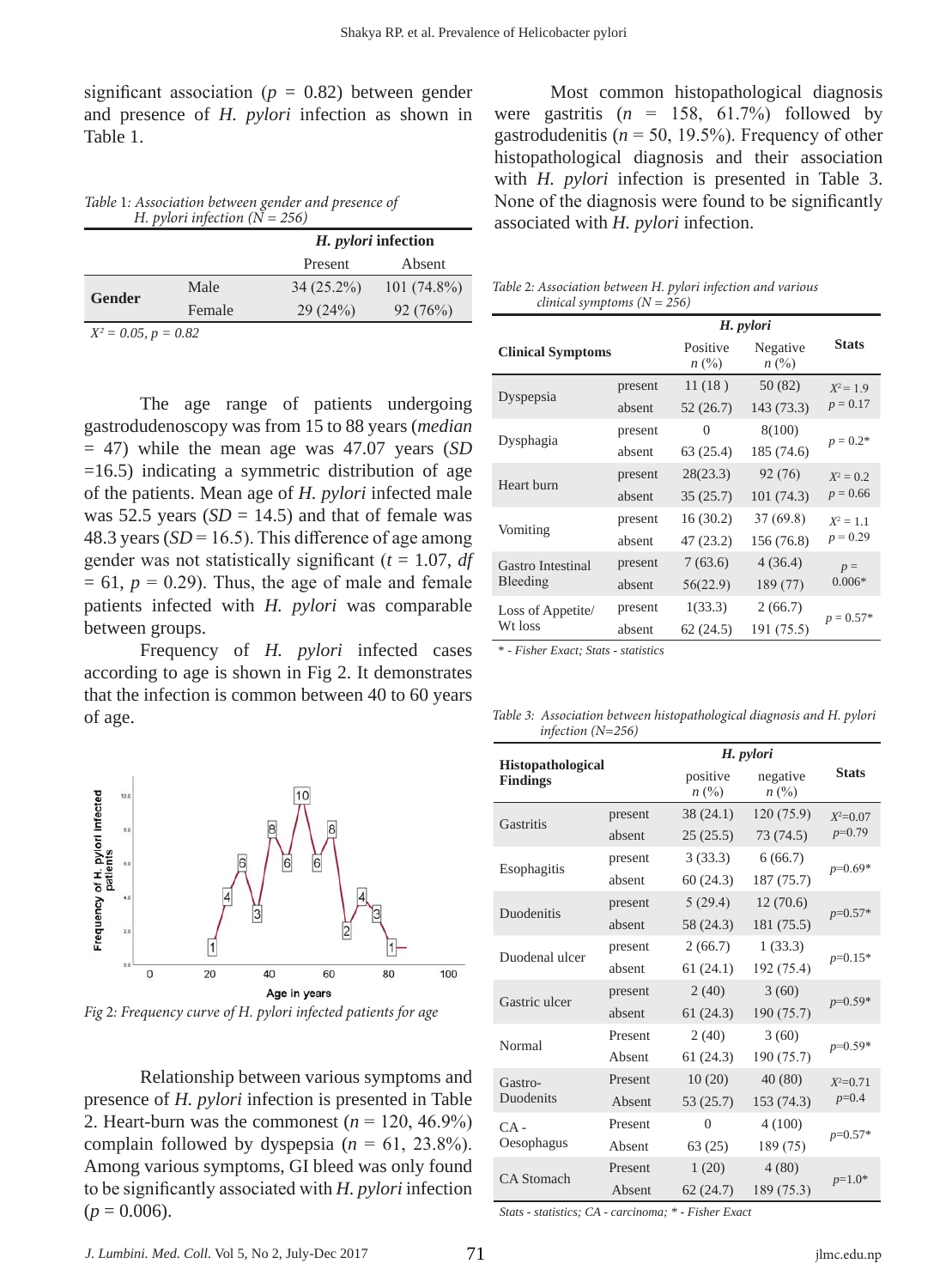# **DISCUSSION:**

Our study showed an overall prevalence of *H. pylori* infection of 24.6% among patients undergoing gastroscopy and biopsy. The prevalence was high in the age between 40 to 60 years. Frequency curve of *H. pylori* infection did not show any trends increasing with the advancing age. This can be due to fewer number of elderly patients.[9] This finding is similar to that of the study laid by Tarkhasvili et al.[10] However, studies by Shokrzadeh et al.[11] and Kaore et al.[12] reported increasing *H. pylori*  infection in age groups of 20 - 40 years than the older age groups. Recently, several studies have reported declining prevalence of *H. pylori* infection over the last decade.[9,11]

We did not get a significant difference of *H. pylori* prevalence according to the gender. There are also some studies which have not found any sex differences.[13,14] In contrast, a study by Kaore et al.[12] found a higher prevalence in males. The reason for observed difference was not known but better hygienic practice may be the reasons for the lower prevalence in female.[15] To prove a strong correlation, it may require further studies.

There were several indications of gastrodudenoscopy. Heart burn was the most common (44.4%) followed by vomiting (25.4%), and dyspepsia (17.5%) among others. However, GI bleeding was only found to be statistically significant ( $p = 0.006$ ). One of the study showed that a high prevalence of occult non steroid antiinflammatory drug usages was found in *H. pylori*  negative (PUD) patients which was based on elevated serum thromboxane.[16] In our study, 50% patients had non *H. pylori* PUD which might be the NSAID usages but we were not able to assess the association between NSAID and non *H. pylori* PUD because of incomplete data. In the present study, the commonest histopathological finding was gastritis (*n*   $= 158, 61.7\%$ ). However, the correlation of different histopathological findings with *H. pylori* was not statistically significant. This is in concordance with the observation of Jemilohun. et al.[17] This may be due to low number of cases being evaluated in our study. *H. pylori* have been found in 90% of patient with chronic gastritis, 95 % with duodenal ulcer, 70% with gastric ulcer and 50% with gastric cancer.[18] However, our study *H. pylori* was found in 24.1% of the patients with gastritis, 66.7% with duodenal ulcer, 40% with gastric ulcer, and 20% with

carcinoma stomach. Such variation in prevalence is probably because of different dietary habits, life styles, immunological factors, and genetics of different countries.

There are several limitations in our study. Firstly, the retrospective study design is inherently associated with limitations. Secondly, few number of cases cannot be generalized into a larger population. Lastly, endoscopic procedures and histopathological evaluation was carried out by different physicians, surgeons, and pathologists. There was a chance of inter-observer variability.

#### **CONCLUSION:**

*H. pylori* infection was prevalent in 24.6% of the cases undergoing gastrodudenoscopy and biopsy. It was most common between 40 to 60 years of age. Male and female were equally likely to be infected. Heart burn was the most common symptom but gastrointestinal bleeding was the only significantly associated symptom with *H. pylori* infection. None of the histopathological diagnosis were significantly associated with presence of *H. pylori* infection.

# **Conflict of Interest:**

None declared.

# **Acknowledgement:**

Staffs of Endoscopic unit of Lumbini Medical College Teaching Hospital

Mr. Hem Pant

Ms. Saraswati Neupane

# **Financial Aid:**

No funds were available